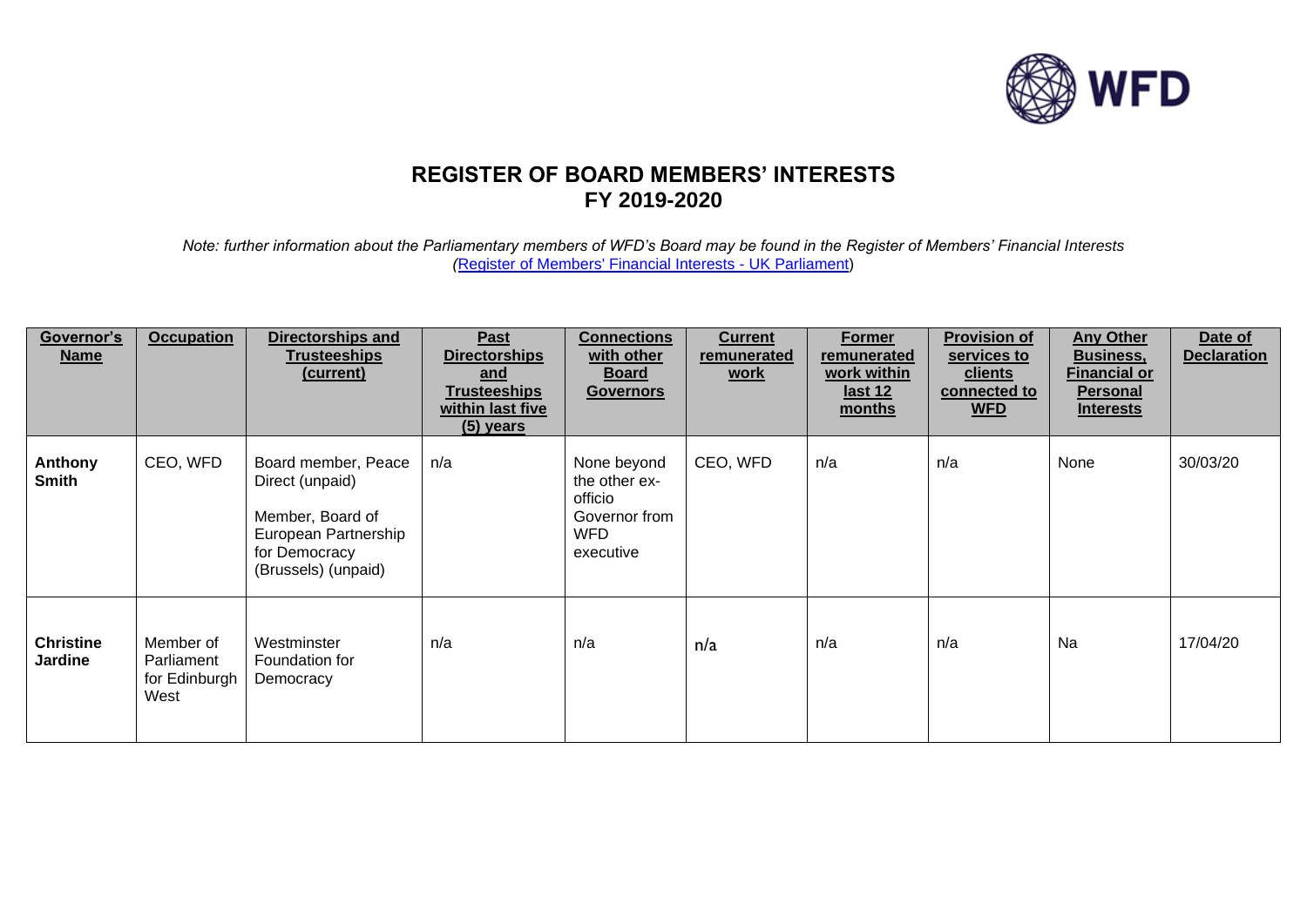| <b>Mark</b><br><b>Babington</b> | Acting<br>Director, UK<br>Auditing<br><b>Standards</b><br>and<br>Competition<br>- Financial<br>Reporting<br>Council | Director, CCRTM<br>Limited                                                                                                                                                                                                                                                | N/A                                                                                                                                  | None                                                                                                   | See<br>occupation       | See<br>occupation | None | None | 30/03/20 |
|---------------------------------|---------------------------------------------------------------------------------------------------------------------|---------------------------------------------------------------------------------------------------------------------------------------------------------------------------------------------------------------------------------------------------------------------------|--------------------------------------------------------------------------------------------------------------------------------------|--------------------------------------------------------------------------------------------------------|-------------------------|-------------------|------|------|----------|
| <b>Margaret</b><br>Hodge        | Member of<br>Parliament                                                                                             | Chair of Governors,<br>Royal Holloway,<br>University of London<br><b>Stratford East</b><br><b>Productions Limited</b><br>The Social Market<br>Foundation<br>Theatre Workshop<br>Trust<br><b>Stratford East</b><br>(Trading) Limited<br><b>Pioneer Theatres</b><br>Limited | n/a                                                                                                                                  | n/a                                                                                                    | RHUL.                   | <b>RHUL</b>       | None | None | 29/05/20 |
| <b>Patrick</b><br>Grady         | Member of<br>Parliament<br>(Glasgow<br>North); Chief<br>Whip (SNP<br>Westminster<br>Group)                          | Westminster<br>Foundation for<br>Democracy                                                                                                                                                                                                                                | Network of<br>International<br>Development<br>Organisations in<br>Scotland, Vice<br>Chair 2014-2015<br>Commonwealth<br>Parliamentary | Members of<br>Parliament<br>share<br>membership of<br>various All-<br>Party<br>Parliamentary<br>Groups | Member of<br>Parliament | n/a               | n/a  | n/a  | 28/03/20 |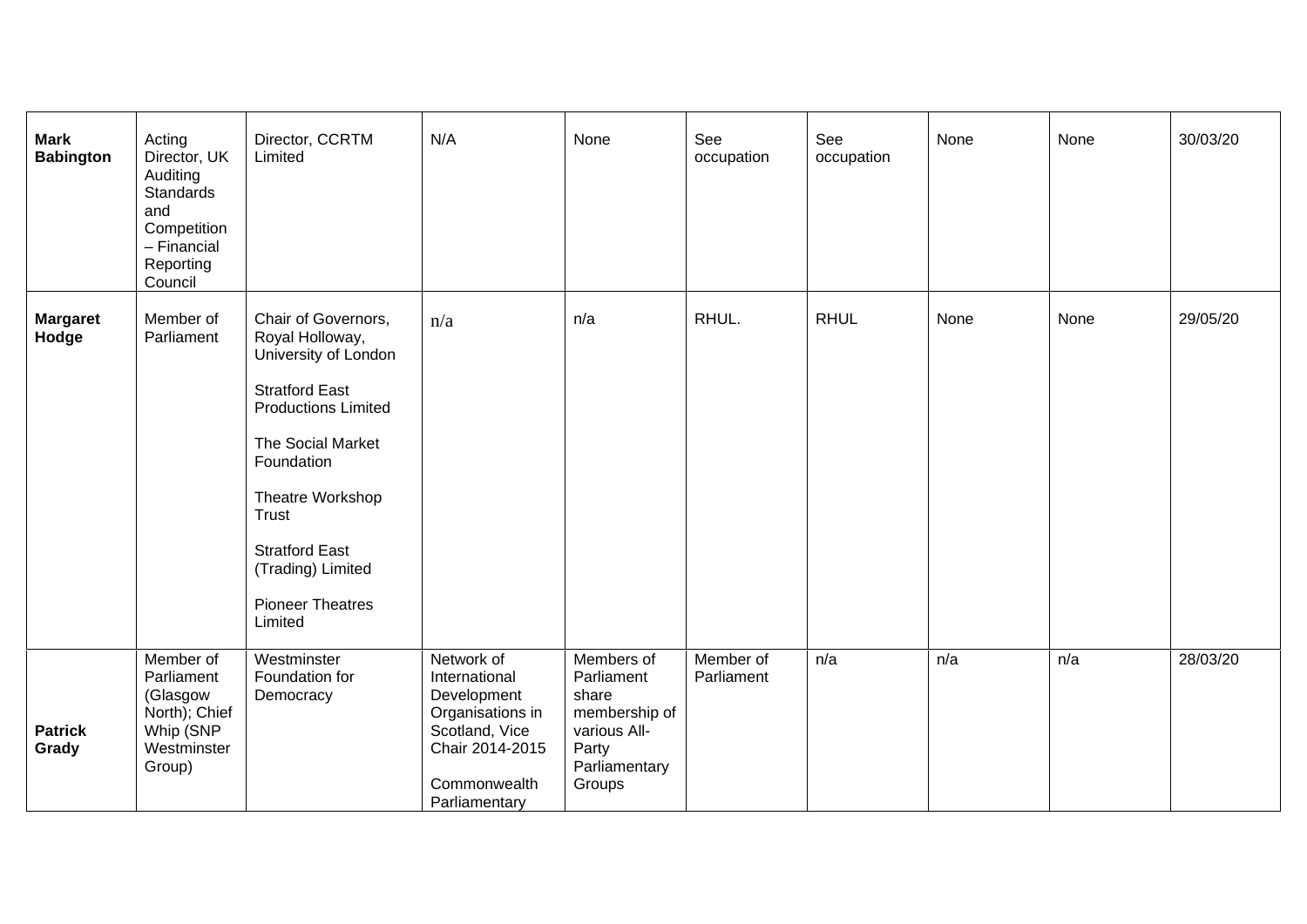|                          |                                       |                                                                                         | Association,<br>Executive<br>Member, 2015-<br>2017                  |      |                                                                                                                    |      |      |      |          |
|--------------------------|---------------------------------------|-----------------------------------------------------------------------------------------|---------------------------------------------------------------------|------|--------------------------------------------------------------------------------------------------------------------|------|------|------|----------|
| <b>Richard</b><br>Graham | Member of<br>Parliament               | Chair, Gloucester<br><b>History Trust CIO</b><br>Trustee, Parliamentary<br>Pension Fund | Trustee<br>Gloucestershire<br>Community<br>Foundation 2007-<br>2018 | n/a  | Member of<br>Parliament<br>Prime<br>Minister's<br>Trade Envoy-<br>Indonesia,<br>Malaysia,<br>Philippines,<br>Asean | n/a  | n/a  | n/a  | 22/04/20 |
| Rushanara<br>Ali         | MP for<br>Bethnal<br>Green and<br>Bow | <b>UpRising Leadership</b><br>Charity<br>One Million Mentors<br><b>CIC</b>              | None                                                                | None | Member of<br>Parliament                                                                                            | None | None | None | 21/03/20 |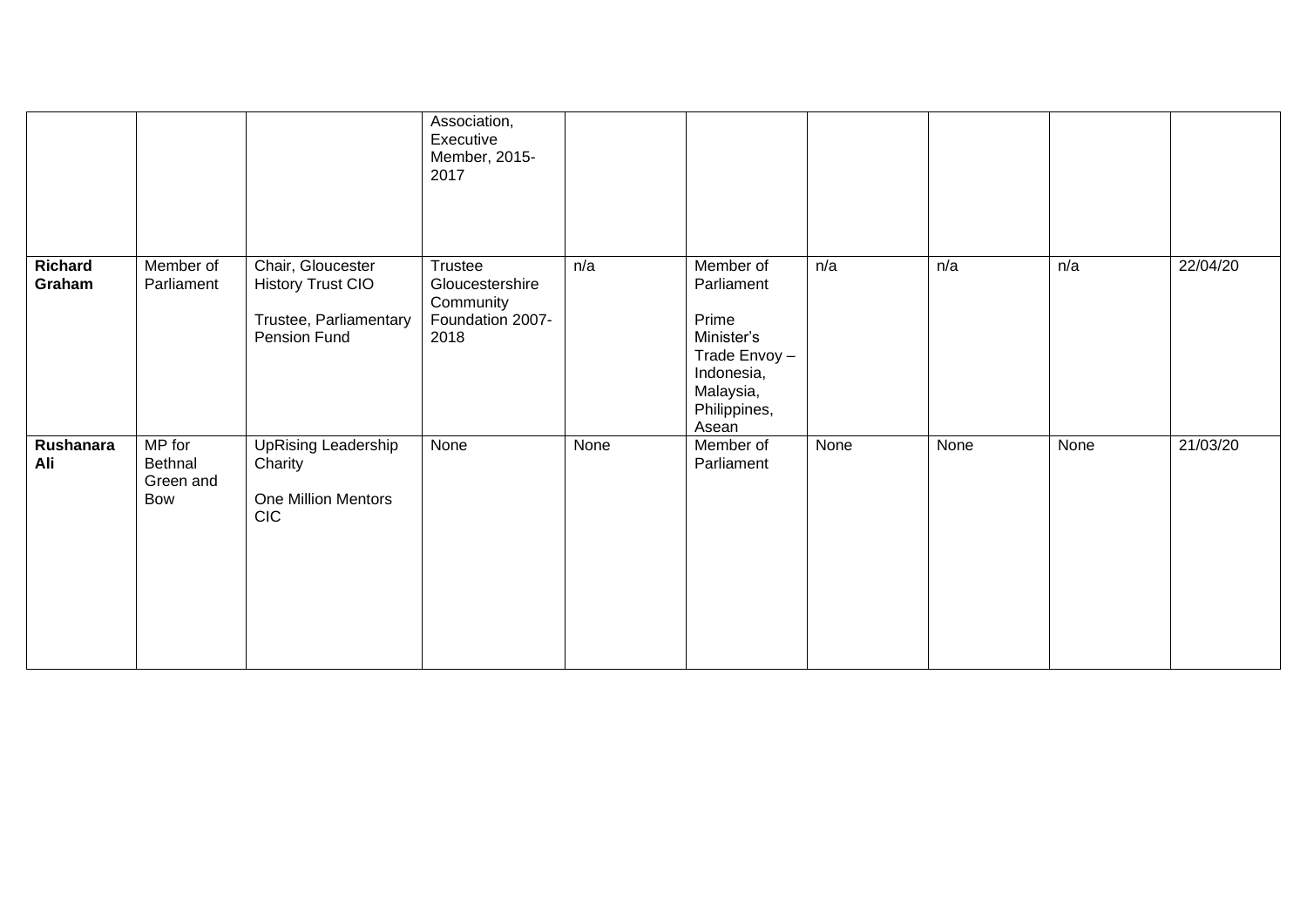| Sue Inglish            | Journalist | Chair of Disasters<br>Emergency<br>Committee<br><b>Trustee Hansard</b><br>Society<br>Vice Chair Reach<br>South Multi Academy<br>Trust | International<br><b>News Safety</b><br>Institute                                                                                                                                                                                                                                                                                                                                     | none | Member Sky<br>News Board                                                                                                                                            | n/a                                                                                                                                        | n/a  | n/a                                                                                                                        | 29/03/20 |
|------------------------|------------|---------------------------------------------------------------------------------------------------------------------------------------|--------------------------------------------------------------------------------------------------------------------------------------------------------------------------------------------------------------------------------------------------------------------------------------------------------------------------------------------------------------------------------------|------|---------------------------------------------------------------------------------------------------------------------------------------------------------------------|--------------------------------------------------------------------------------------------------------------------------------------------|------|----------------------------------------------------------------------------------------------------------------------------|----------|
| <b>Simon</b><br>Walker | Director   | Association Member,<br><b>BUPA</b><br>Adviser, Greenbrook<br>PR Ltd.<br>Trustee, Queen<br>Elizabeth Diamond<br>Jubilee Trust          | Director-General,<br>Institute of<br>Directors<br>Vice-Chairman,<br><b>Global Network</b><br>Directors'<br>Institutes<br>Non-Executive<br>Director,<br>European<br>Confederation of<br>Directors'<br>Associations<br>CEO, British<br>Private Equity and<br>Venture Capital<br>Association<br>Non-Executive<br>Director, Seven<br><b>Dials</b><br>Communications<br>Non-<br>Executive | nil  | Greenbook<br>Communicatio<br>ns<br>Adviser, DLA<br>Piper<br><b>Business</b><br>Adviser,<br>Huntsworth plc<br>Chair-<br>Designate,<br>Trade<br>Remedies<br>Authority | Chair, review<br>of alternative<br>dispute<br>resolution<br>SME and<br>banks for UK<br>Finance<br>Department for<br>International<br>Trade | None | Director,<br>Communicor<br><b>Strategy Ltd</b><br>Member,<br>European<br>Policy Forum<br>Governor<br><b>Hillary Summit</b> | 15/04/20 |